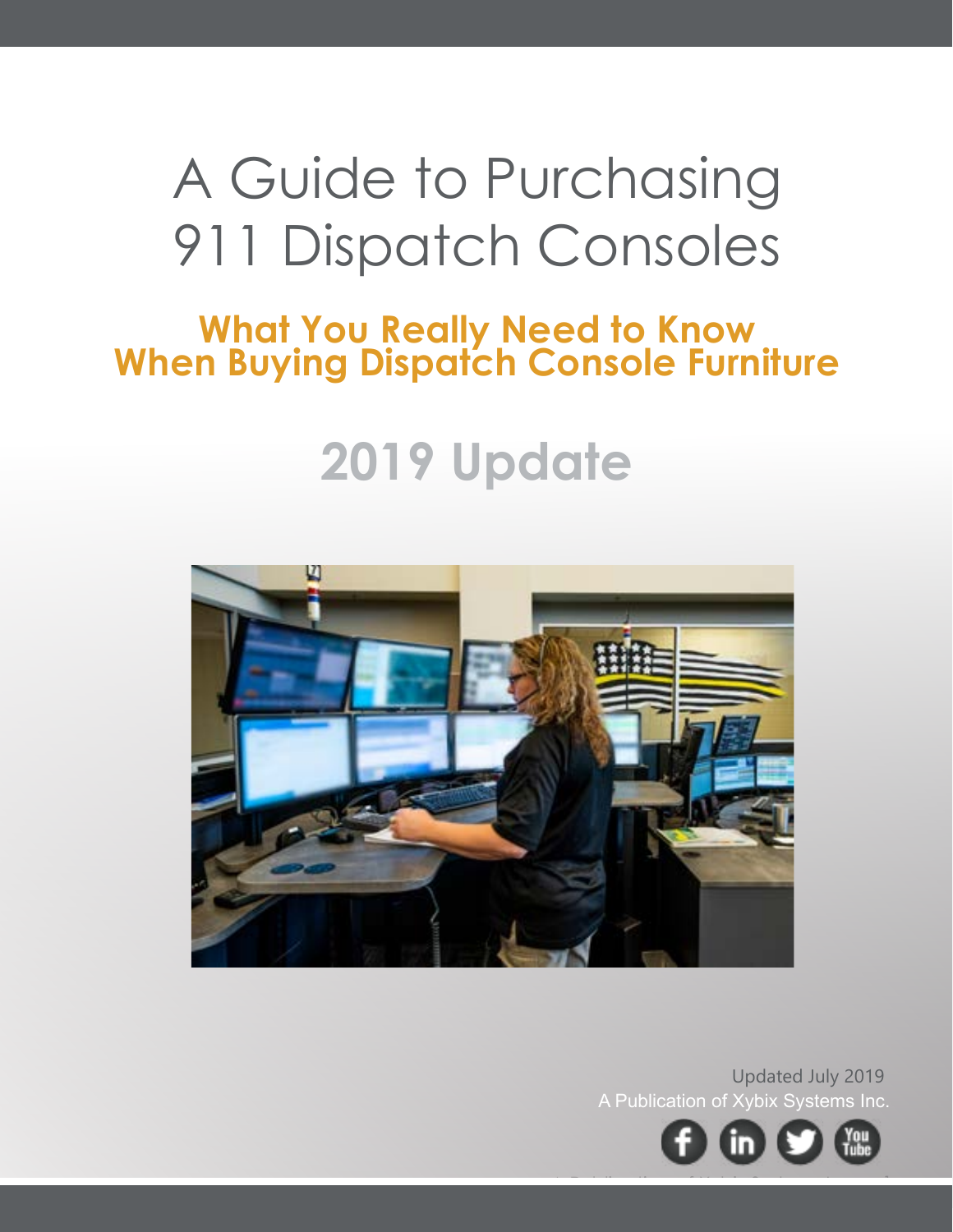# **Contents**

| The Lifespan of Dispatch Console Furniture: What You Need to Know4  |
|---------------------------------------------------------------------|
|                                                                     |
|                                                                     |
|                                                                     |
| The Best Dispatch Console Furniture Resources of 2018 and Beyond 15 |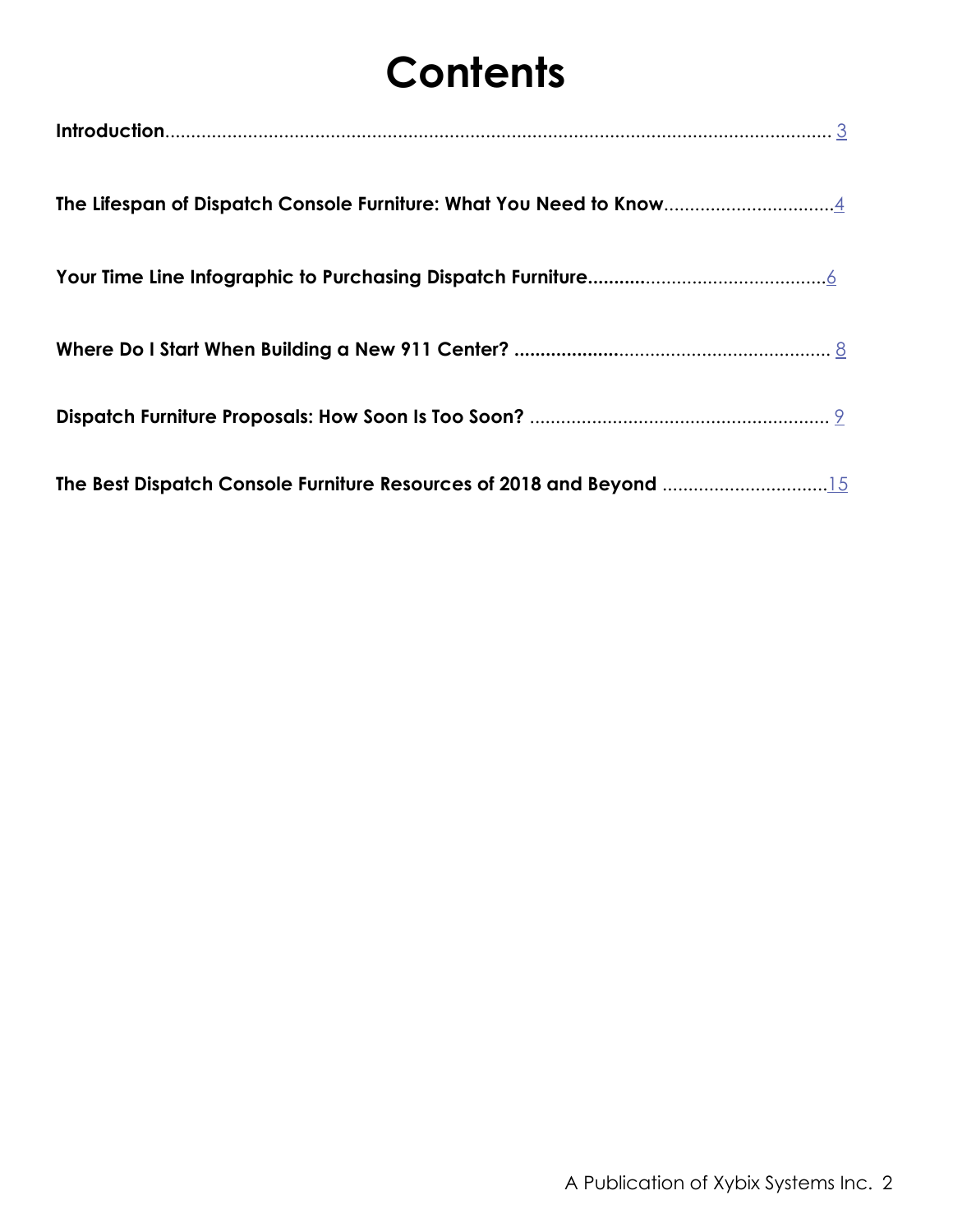## **Introduction**

If you are like most people, buying dispatch furniture for your Comm Center may be a once in a career task. We are guessing you want to get it right. Sure, there is a lot of pressure from your staff, supervisors, city, county and state to make a smart investment decision with their best interests in mind. Talk about pressure. But, you're used to pressure, right?

We have assembled this helpful guide to assist you in your initial research, prepare you with timelines, and the biggie - costs associated with buying new dispatch furniture consoles for your Comm Center. We hope you can use this guide to help take the pressure off and be prepared for this monumental task.

As with most things, this guide can't teach you everything, but we hope it will provide you with a foundation on which to ask the right questions, get the answers you're looking for, and accomplish your project on time and budget.

If we can be of any further assistance in helping you achieve your furniture purchasing goals, please reach out to us and we'd be happy to offer a shoulder to cry on. (Just kidding, we'd be happy to help!)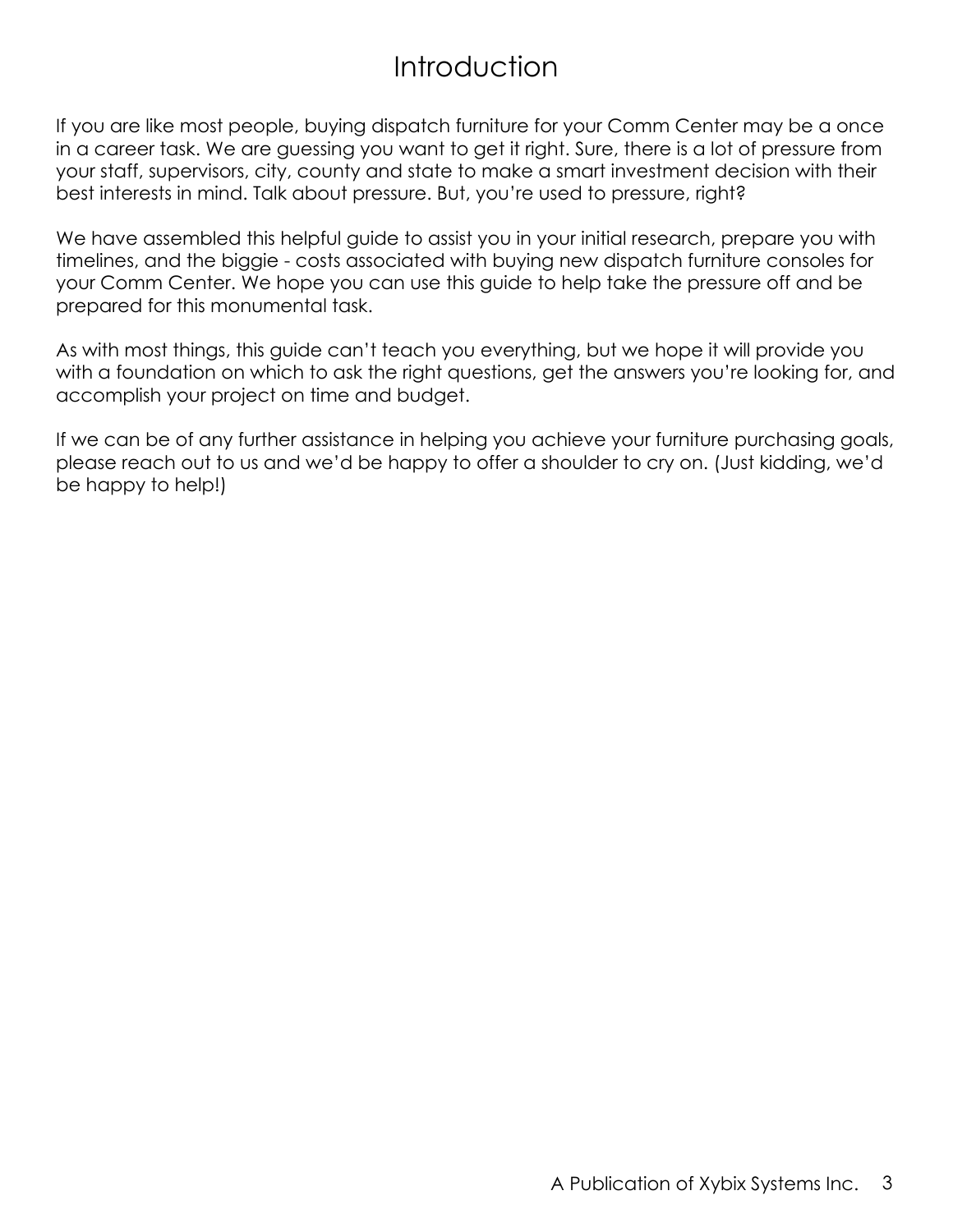# **The Lifespan of Dispatch Console Furniture: What You Need to Know**

A blog by Xybix Owner: Ken Carson

What is the average lifespan of dispatch console furniture? How long does it last?

I get these questions every now and then from potential customers. These type of



questions remind me of some advice I got from a real estate agent when I was shopping for a new house. I asked him, "Should we ask why they are moving?" The answer was, "No, they aren't going to tell you the truth, anyway." He was right. The owners would never say something like, "The neighbor's dog barks all night long and keeps us awake."

When I get this question from potential customers, I'm tempted to joke and say, "one thousand years!" But this is an **important topic** because everyone wants to know whether their consoles will last, or if they will need to buy new ones in five years. Here is my honest and nuanced answer on what to expect.

I see this question as, "How far down the road will I need to replace my dispatch consoles?" This depends. More often than not, consoles are **replaced for many reasons** other than wear and tear. Consolidation seems to be a trend, and when that time comes, you get new equipment. While some states provide money for [replacement every seven](https://blog.xybix.com/what-is-the-average-lifespan-of-a-dispatch-console) years or so, occasionally we get a call that a customer has the money and needs to spend it before another department gets their hands on it. This has nothing to do with whether their dispatch furniture needs to be replaced or not; if the opportunity is there for replacement, every agency will hop on it.

Typically, we see equipment replacement happen in the 7-12 year range, so about 10 years. Will you have to replace your furniture in 10 years? Not at all. Some of our customers are at 16 years of 24/7 use. We have one customer who has 20-year-old consoles in their backup center, and everything is still in working condition.

If I were a Comm Center Director, a good rule of thumb is to try to [budget for new furniture](https://blog.xybix.com/budgeting-costs-associated-with-console-furniture-make-sure-you-dont-get-fed-to-the-sharks) every 10 years. Think of all the changes car manufacturers make in 10 years. If you have a 10-year-old car, and you test-drive a new one, it feels great. It has new features that are really nice. Dispatch console furniture does get better year after year, as well. I am always shocked when I see an old install, and I think of all the changes we have as a company to make the product better.

Asking about the [longevity of the dispatch console furniture](https://blog.xybix.com/what-does-for-the-lifetime-of-your-dispatch-console-really-mean) is important, and I could give you a very long answer when you simply want a number of years. The answer is you should expect more than 12 years of 24/7 use.

A Publication of Xybix Systems Inc. 4 Like Steve Jobs said, "One more thing." Here are a couple of quick tips if you have concerns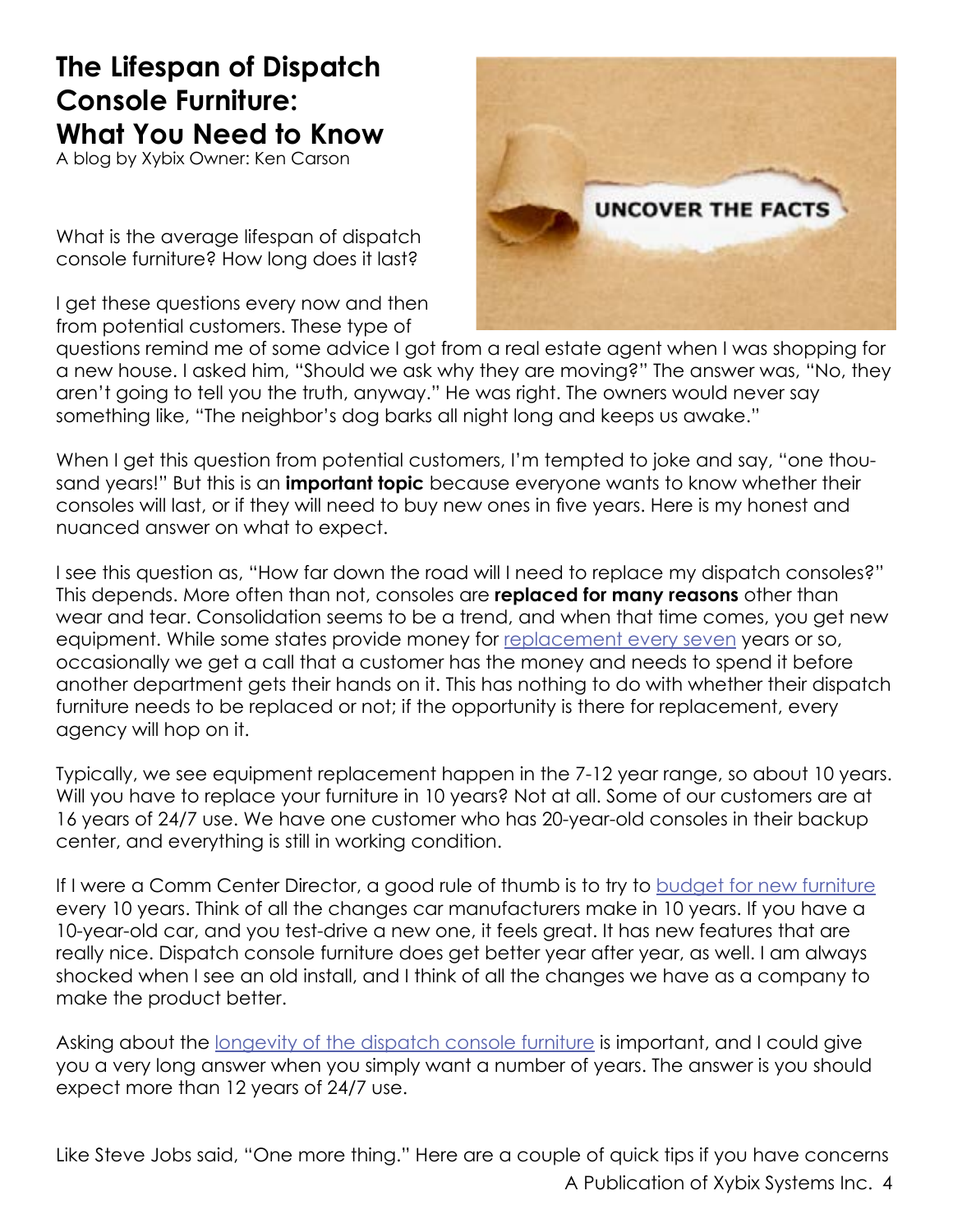about the console furniture lasting that long:

Take a look at the financial [health of the company](https://blog.xybix.com/happy-birthday-xybix-28-years-later) supplying the product. Will the company be around in 10 years? It's a good idea to always get a Bid Bond (free) or a Performance Bond (small percentage of project) if you go out to bid. If you are not going out to bid, get current or at least basic financials of the business supplying the product. Remember, all that high-tech, super heavy-duty dispatch console furniture will not be any good if the company is not around to service it.

"

# Your employees are your most valuable asset.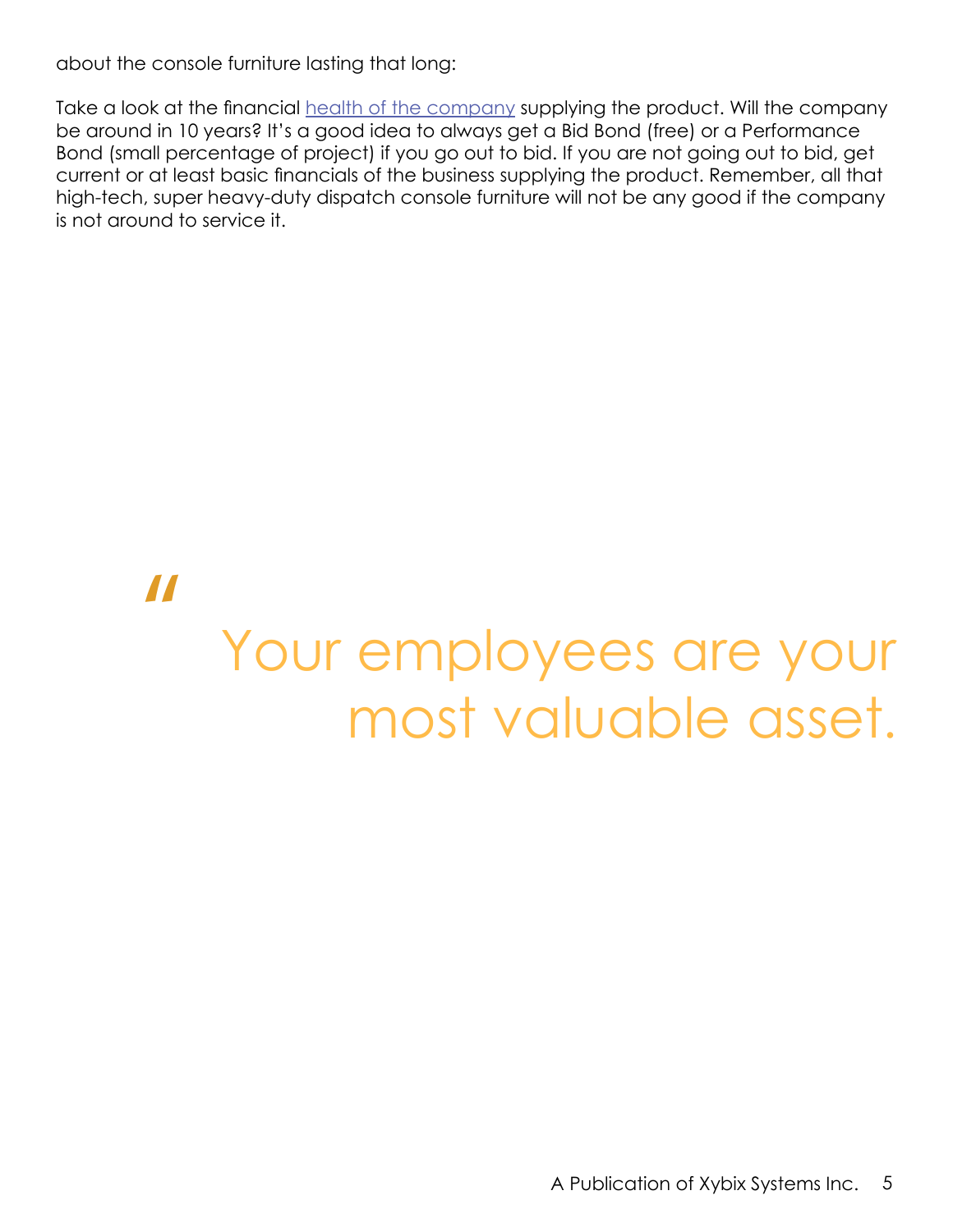## **Your Time Line Infographic to Purchasing Dispatch Furniture**

A blog by Xybix Territory Manager: Kanesha Patrick-Robinson

People often come to us when they aren't sure how long it will take to get new dispatch [furniture](https://blog.xybix.com/how-long-does-it-take-to-get-new-dispatch-consoles). Having a timeline and knowing approximate dates can help make the process smooth from beginning to end. Having a timeline can help eliminate the guessing game of when to start looking for furniture and/or when to start asking your county for money or possibly preparing your agency's budget for the next fiscal year.

Another great way a timeline can eliminate the stresses of getting new dispatch furniture is to help you work backwards. Let's say your project HAS to be completed by a certain date. With a timeline in place, you can let your purchasing department know that if they drag their feet on things like a Purchase Order (or PO), then it's possible the whole project could be delayed. Or maybe you are planning to [go "live"](https://blog.xybix.com/dispatch-furniture-proposals-how-soon-is-too-soon) in your new building on a specific date, this would mean that you'd need to have a signed PO by a minimum of 10 weeks prior to "go live" date.

Again, having this sort of expectation and time line eliminates the hassles, stress and time crunch of completing such a large project.

While the following can give you an estimated timeline, not all projects are the same. Please follow up or contact your specific territory manager for exact timelines, dates and details.

"

# Having a timeline can help eliminate the guessing game...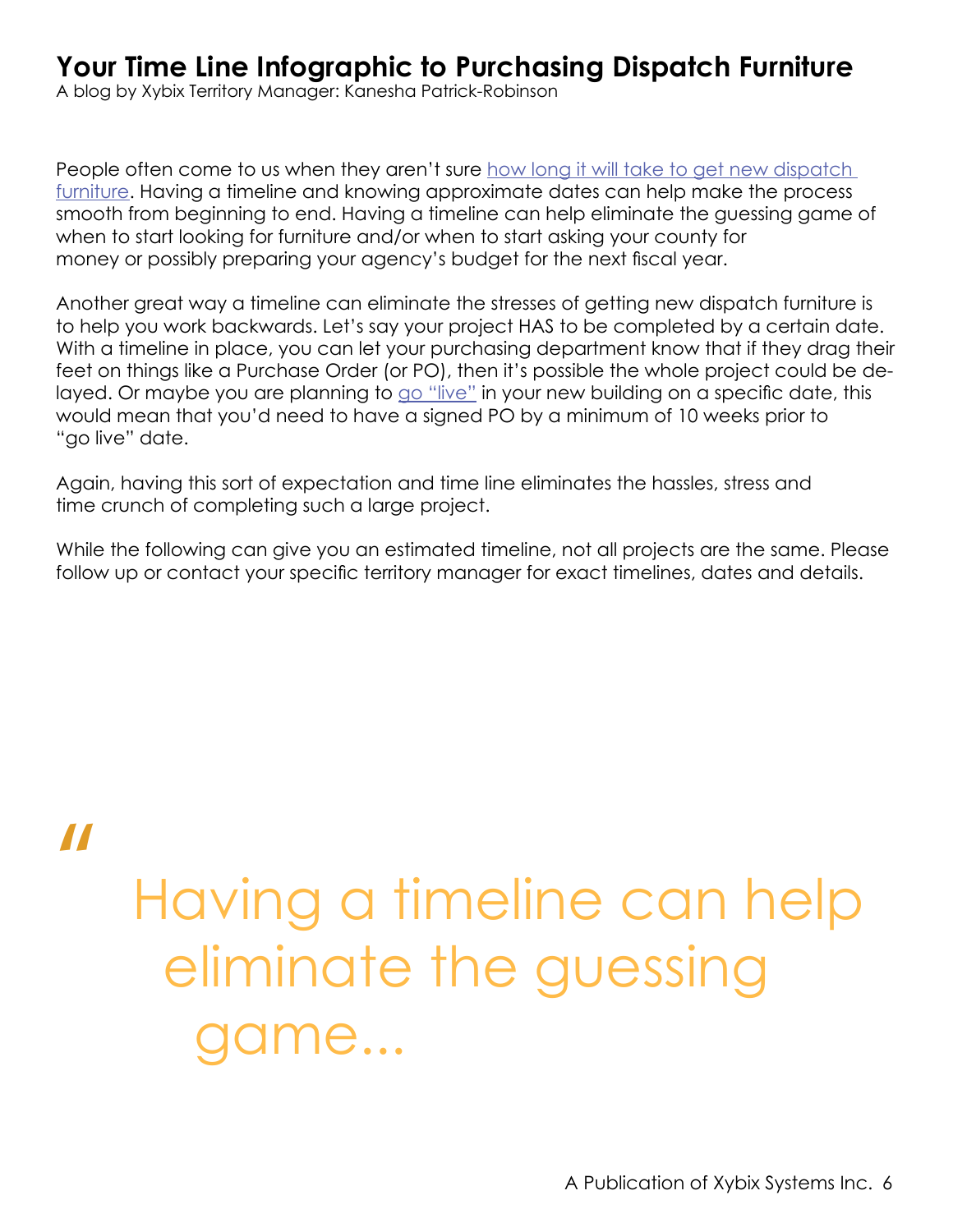# **DISPATCH**

How long does it take to get new dispatch furniture?

#### Identify the need .

Realizing you have a need for new dispatch furniture is the first step in taking action is your cable management a disaster, are your consoles old and out of warranty. are your ergonomics in jeopardy? It's probably time for some new dispatch furniture.



#### 2 Weeks Later a

Your project gets assigned to one of Xybix's professional Interior Designers. From there, they begin to create a drawing based on your timeline, equipment needs, you specific requirements, and desired features for the consoles. They will email you within 2 weeks of the meeting and provide a blueprint and 30 renderings.



#### 8 Weeks from PO .

Once payment is received, the materials are ordered then we begin manufacturing your new dispatch furniture! After building the consoles, they are packaged and ready to be shipped! You will work closely with Xybix's Field Operations Team to schedule your install. Once the order is placed, scheduled install is approximately 8 weeks from date of purchase.

OPEN



#### **Make Contac**

You've identified a need for new<br>dispatch furniture, it's time to reach out to your local sales professional to do a meet & measure of the<br>proposed space for design. This design will address how your specific<br>center operates. This will also be the time to discuss your timeline. equipment needs.

requirements and desired features.



#### **Weeks Later**

Once you approve of the layout, you will then start to select your finishes, thend a quote will be generated for you. After approval, you sign the final layout and quote. then payment is received. The length of this step varies on who needs to sign-off on the contract and the process of getting payment. approved & processed.





• months from initial contac

www.xybbc.com

∙פ∍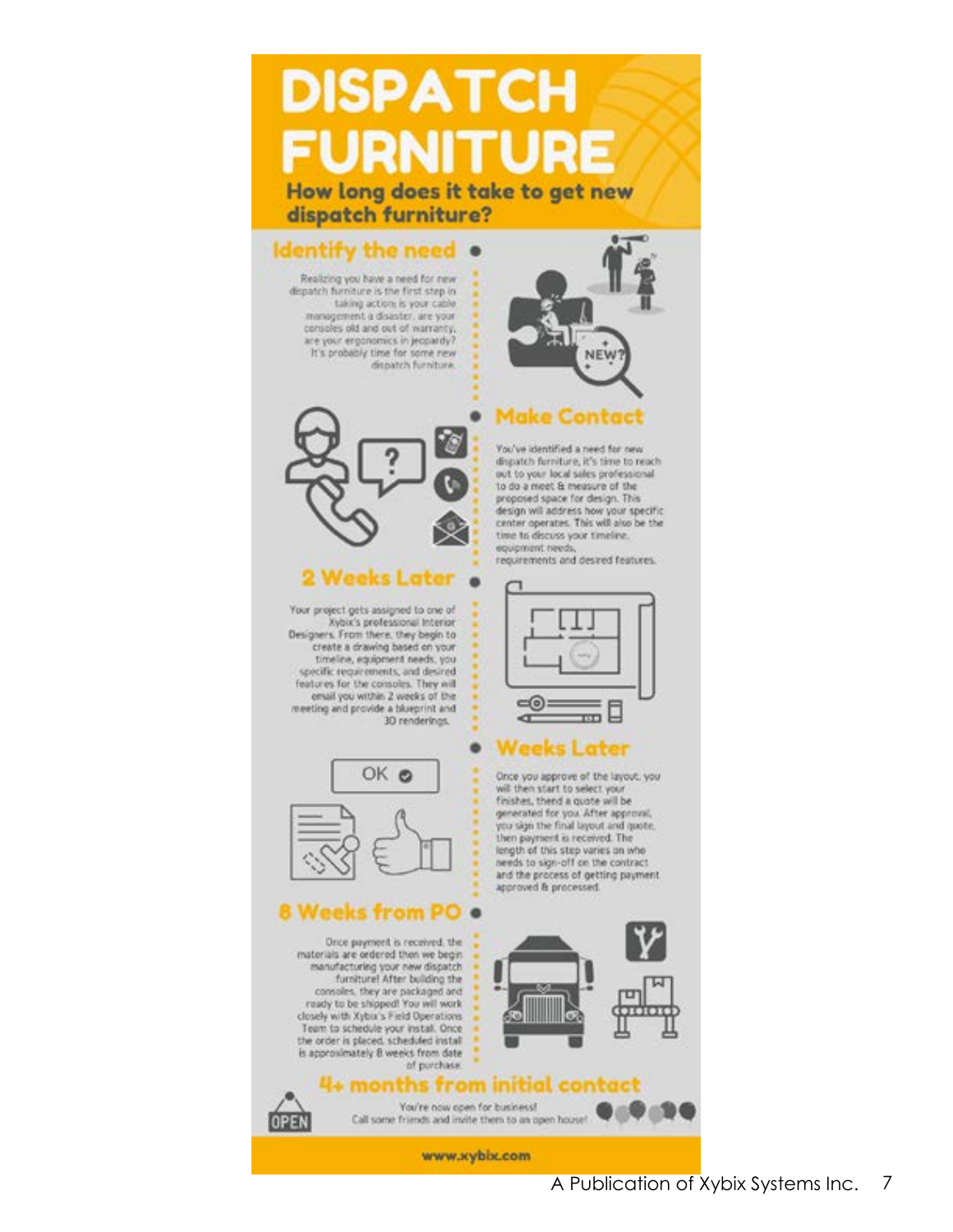## **Where Do I Start When Building a New 911 Center?**

A blog by Xybix Owner: Ken Carson

A question we get a lot is where to start if I need a new a new space, a new building or a new 911 Center. I'd like to steer you to a great starting place.

The Seminar by the Center for Public Safety holds a seminar on just this topic twice a year in



Orlando, FL. [The Center for Public Safety, Inc.](http://www.centerforpublicsafety.org/) (CPS) is an organization dedicated to research, planning, and assisting first responders, including law enforcement, fire / rescue, emergency managers and dispatch services in the process of obtaining new or expanded facilities. During this seminar, they will walk you through items such as: which political strings to pull, how to get funding, what your building needs to look like, how many square feet you'll need as well as small things, like how many parking places you'll need. Basically, they will prepare you with all the information you'll need for your new space.

#### **Seminar topics include:**

- Obtaining Professional Services
- What Is a Spatial Needs Assessment?
- Involving Your Staff
- Master Planning and Conceptual Design
- Interior Design Considerations for 24/7 Facilities
- Building Political and Community Support
- Multiple Levels of Security
- Specialized Areas Design Considerations
	- Police
	- Fire
	- EOC and Communications
- Identifying and Pursuing Funding Opportunities
- Creating Sustainable Facilities
- Development Options
- The Construction Process
- Facility Survivability and Emerging Trends
- Contracts
- Interior Design Considerations

This [GREAT seminar](http://www.centerforpublicsafety.org/seminar-information/) is put on by the Center for Public Safety along with ADG or the Architect Design Group, out of Winter Park, FL. Architects Design Group (ADG) is a nationally recognized, award-winning firm specializing in the design of Public Safety, Police, Fire, Emergency Operations and 911 Center, Criminal Justice, and Civic and Government Facilities. They are a family business, similar to Xybix, and they do a great job walking you through the entire process. They even give you a binder to walk away with tons of resources to point you in the right direction how to build a new Communication Center, PSAP or Consolidated building.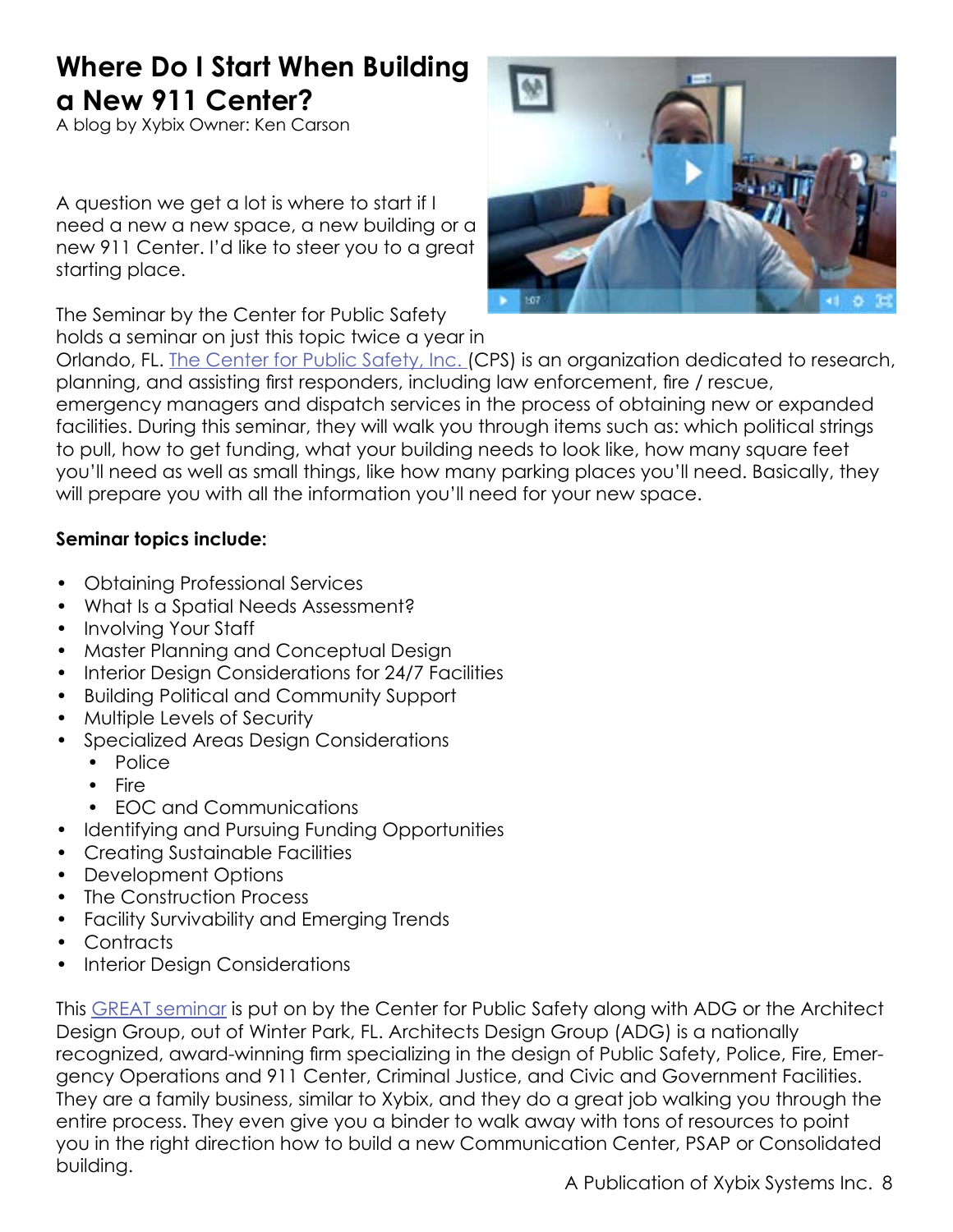

# **Dispatch Furniture Proposals: How Soon Is Too Soon?**

A blog by Xybix Southern Regional Sales Manager: Maria Teruel

#### **When is the right time to start thinking about getting dispatch furniture proposals?**

The short and simple answer to this question is,

that it all depends. Every state (really every Comm center) has a unique purchasing system that usually drives the speed at which you can get new dispatch consoles. Workstations are typically replaced once every 10–15 years. If you are in charge of getting the new workstations, it might be the first and last time you buy furniture with your agency. If you're not sure where to start, don't worry; most people aren't too experienced at buying dispatch furniture.

#### To help you out, here's a tip. **If you can agree with ANY of these bullet points when thinking of the next 2-3 years, it's a good idea to start looking:**

- You have a radio, CAD, and/or phone upgrade
- You're getting a new building
- You're consolidating with another Center
- You're hiring for more positions than you have seats
- Your current furniture is fixed (allows for sitting only), doesn't work, or is over eight years old
- You're building/renovating a backup center

**\*Disclaimer:** Three years is typically too far in advance to start looking for proposals UNLESS you're getting a new building or doing some major renovations. If you're doing either of these things, it is a great time to bring the furniture vendor and the architect together to create a harmonious, ergonomic room that will last you for decades.\*

#### **Why should you plan so far in advance? Isn't there a fixed price per station? Shouldn't the vendor be able to drop a block into a blueprint and call it a day?**

It's not that easy. Dispatch furniture in the 21st century is custom made to meet the client's needs. We need to get room dimensions, equipment information, and storage requirements in order to create a drawing proposal. This data is unique to every Comm Center.

#### **The following steps should help you on your quest for new dispatch furniture:**

#### **Step #1: How Can I Buy?**

The first step is to get more familiar with HOW your center purchases furniture. It's best to know this before meeting with a sales representative. If you're still not sure, the sales representative can usually refer you to a nearby center so that you can hear first-hand advice. Remember, you'll get solid tips from those who have experience.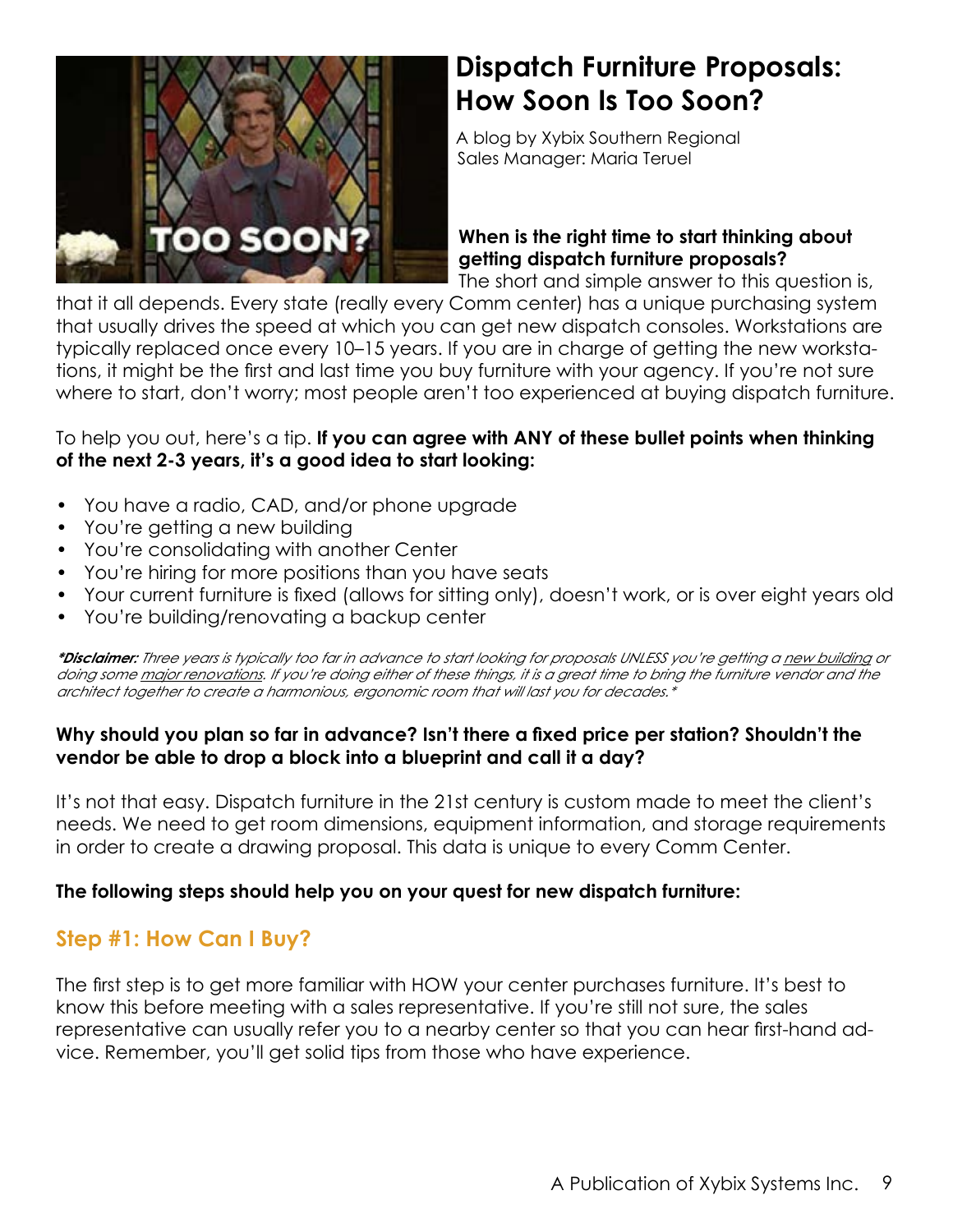#### **To further help you out, here are some questions you should ask yourself and the procurement team before you start looking:**

- What is the budget for furniture?
- When is the budget due?
- Are there grants available to pay for workstations?
- Can you purchase off state contracts or another cooperative purchasing group?
- Do you have to conduct a formal RFP, or can you simply collect three quotes?
- Can you "sole-source" a vendor or "piggyback" off of a contract?

#### **Step #2: Siri, Who Sells Dispatch Consoles?**

If your purchasing team has given you the green light to start getting proposals, the best way to look for furniture is to ask for referrals! See who your neighboring agency uses, or attend your local state conferences to get an idea of who the vendors are in your area.

It will probably take a couple of weeks to schedule an on-site meeting with your furniture vendor. Why? The on-site meeting should not only be you and the vendor. **It's best practice to have your IT personnel, dispatch supervisor, and project manager present for the meeting.**  It can take some time to coordinate a good date for everyone.

During the initial meeting, they'll want to get room dimensions as well as monitor and CPU information. They'll also want to hear your estimated timeline for completion. Including the time it takes to make revisions and modifications, **it can take anywhere from one month to one year to produce a drawing that pleases everyone.**

This step can take even more time if you're updating radios or CAD. Monitor sizes and quantities dictate the size of the desk you will need, which is why you see radio/CAD and furniture upgrades happening simultaneously. Your initial proposal might plan for 21" monitors, but later your CAD vendor decides you need a 32" monitor. A bigger monitor usually requires a bigger desk.

#### **Step #3: It's All About the Money**

Once your drawing proposal is complete, you'll need the quote and the blessing from procurement. Make sure everyone is on the same page with due dates, as every state follows a different fiscal year or budget pattern. Unfortunately, some furniture updates get denied at budget hearings, and you'll have to wait until next year for the next round. On the plus side, you won't be scrambling for quotes, as you should have all of your ducks in a row!

#### **If you are approved, don't celebrate just yet! There are some crucial steps needed in order to get the project to completion.**

#### **Step #4: Put on the Finishing Touches**

After the heavy work of getting the design and quote approved is over, you'll need to address the finishing touches and tie up the loose ends. The fun part is that there are catalogs of colors to choose from!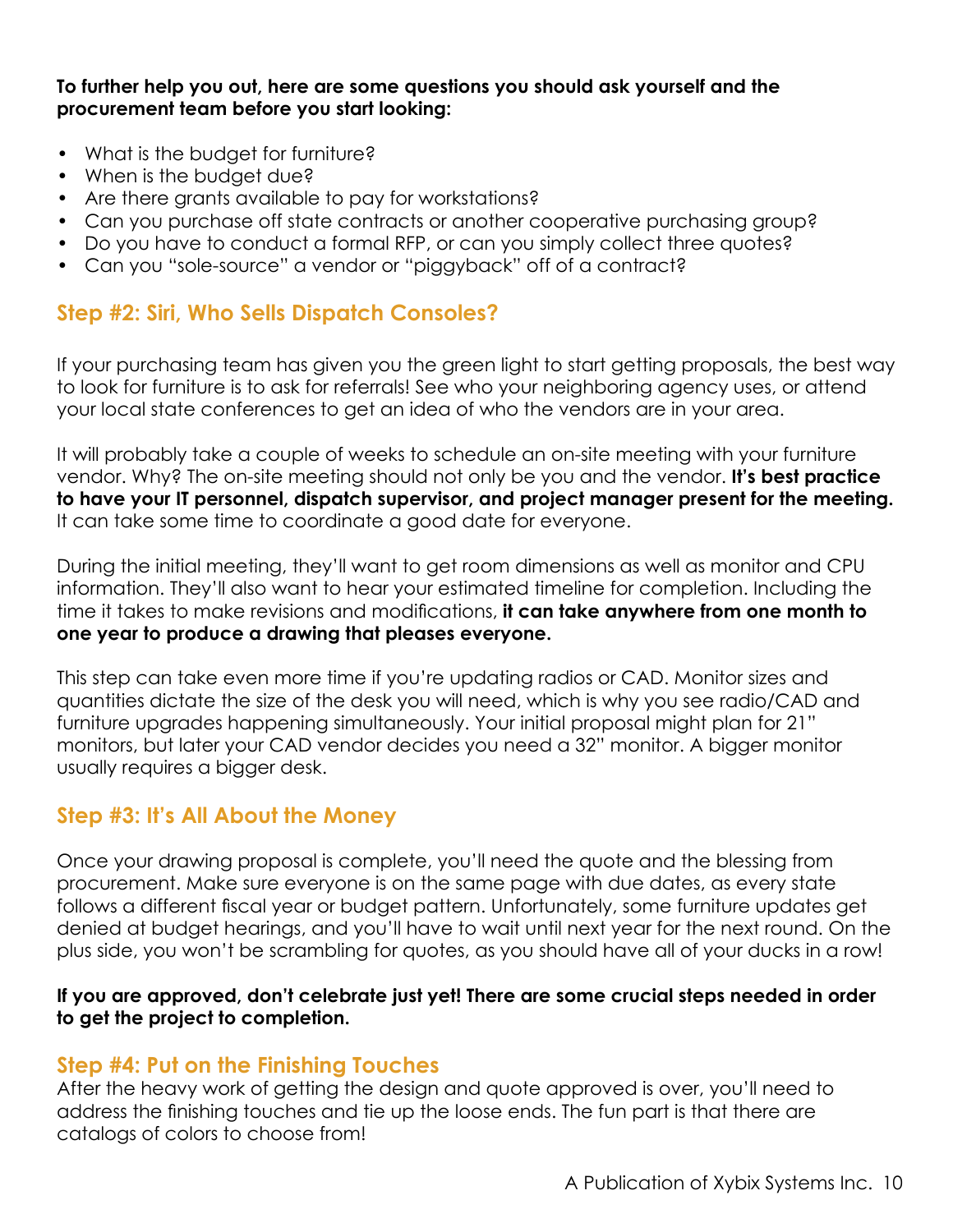For this step, you'll need to collect:

- Finishes
- Purchase order
- Drawing sign-offs
- Cable sign-offs

This can be slow and painful or quick and easy, which is why Step #1 was so important! As you're getting these things together, you'll also probably need a pre-construction meeting with all of the vendors involved.

This step can range between two weeks and two months to complete because you'll be coordinating multiple schedules. We actually have a great article to help with that: ["What to](https://blog.xybix.com/what-to-expect-when-youre-expecting...dispatch-furniture)  [Expect When You're Expecting… Dispatch Furniture."](https://blog.xybix.com/what-to-expect-when-youre-expecting...dispatch-furniture)

#### **Step #5: Understand Production and Installation Time**

Want to know a fun fact? Production time takes 8–12 weeks to build and ship the furniture. In addition to that, installation time all depends on your scenario. Things that will affect installation time are:

- Live cut over vs. empty room
- Other vendors involved (radio, CAD, phone, floor, etc.)
- Daytime vs. nighttime/weekend installation
- Unexpected delays (there's always something)

#### **Wrapping Up**

If you read all of the steps above, we're sure you'll agree that you **should allow for a little extra time in the planning process when buying dispatch furniture.** Two years doesn't seem like such a long time now, does it?

Unlike radios or phones, your dispatch workstations will be custom built, and they will sit in your room for 10–15 years. You might not care about color finishes or comfort controls like fans and heaters when you start the process, but by the time you get to Step #5, you'll be glad you took your time and didn't rush into a decision. As we mentioned, **if you're three or more years out from getting new furniture, it might be too soon to start looking**. On the other hand, getting a budgetary estimate never hurts, especially in the event you have some money leftover when it's all said and done. Good luck!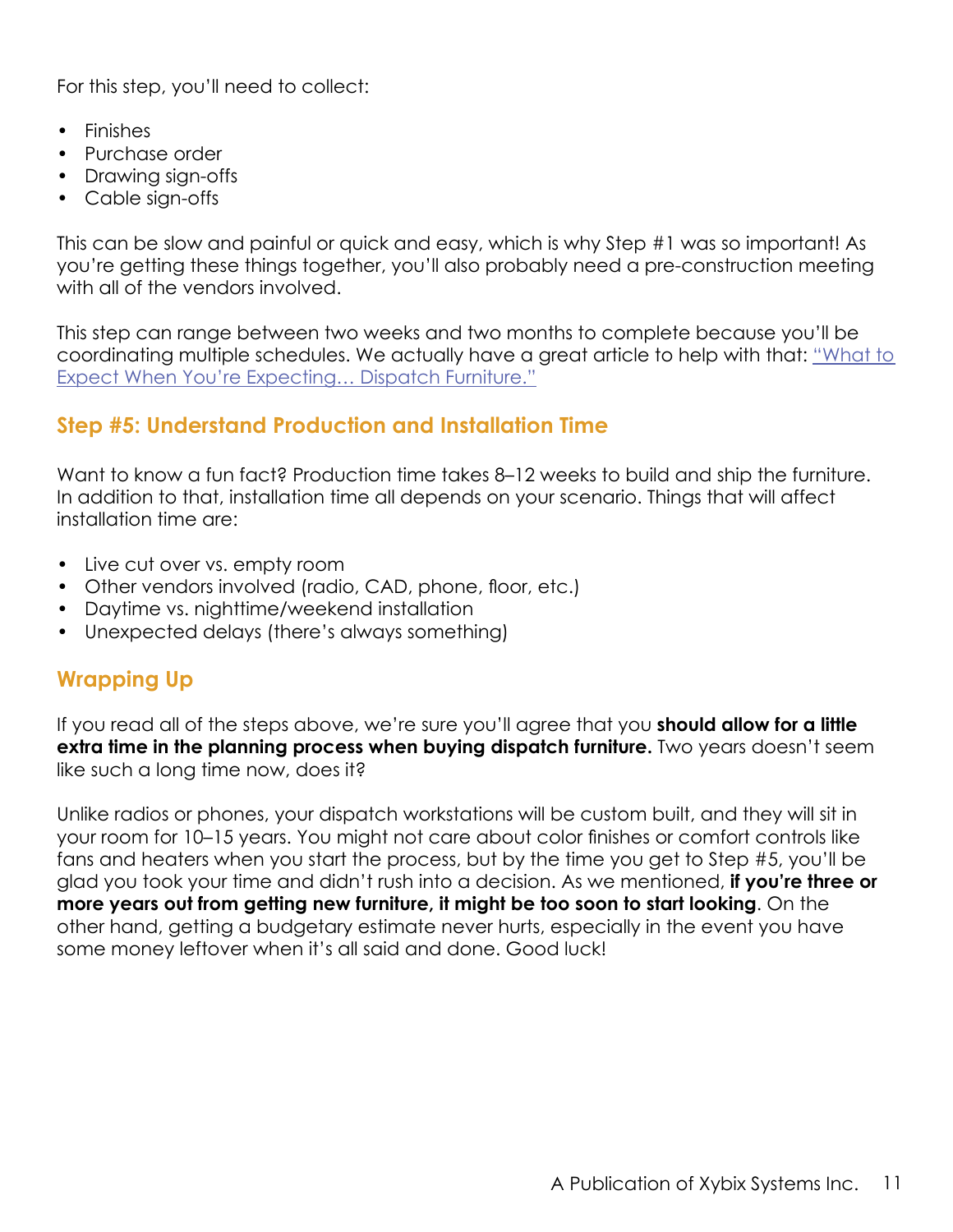# **Making Dispatch Furniture Bids & RFP's Work For Your 911 Comm Center**

A blog by Xybix Owner: Ken Carson

When it is time to purchase your new furniture for your 911 center, often a City or County has a purchasing department with rules to determine if such a purchase needs to go out to bid or can be bought directly. So, what exactly is a "bid"?

The word "bid" seems to be used as a generic term for a competitive purchasing process. We hear the word "bid" used in [Request for Proposal or RFP](https://blog.xybix.com/the-ultimate-guide-to-writing-a-great-rfp-for-dispatch-furniture) or an Invitation to Bid IFB. These are two very different ways to create a competitive purchasing process.



**Invitation to Bid or IFB** - This is the least used of the competitive purchase process to get your end result. An IFB is mostly used for purchasing commodity items, which are all basically the same and your agency is looking for the lowest price. These are usually sealed bids and take very little time to evaluate once the packages are open. You already know exactly what you are getting. This would work well for toilet paper, but does not work well for more complex purchases like dispatch furniture.

**Request for Proposal or RFP** - is the most common way of purchasing dispatch furniture. This is mostly due to the difference between manufacturers and the complexity of the entire project, which would include freight and installation. RFP's do not require that the agency buys from the lowest bid. The goal with the RFP is to provide the vendors with a performance-based specification and let them tell you how they would do it best. This requires more time by the agency to review the responses they received.

It is always smart to provide a ranking chart letting the vendors know what is the most important aspects of your agency's RFP. Think of it like a grading system to equal 100.

It would typically look something like this:

- **• Pricing = 30%**
- **• Proof of meeting national standards = 15%**
- **• Installation time frame = 10%**
- **• Warranty = 10%**
- **• Customer Service = 15%**
- **• References = 20%**

With a RFP you can also negotiate with the vendors after the RFPs are turned in. This does not necessarily mean that you beat them up on price. But, sometimes mistakes are made in the RFP and you need to add a component or change from a one stage install to a two stage install. You can go back to the vendors and ask for an update.

If you get a specification from a vendor, beware! Most are written to confuse the purchasing department, and to eliminate competition. This creates unnecessary work for the purchasing department. This wastes time and money for everyone.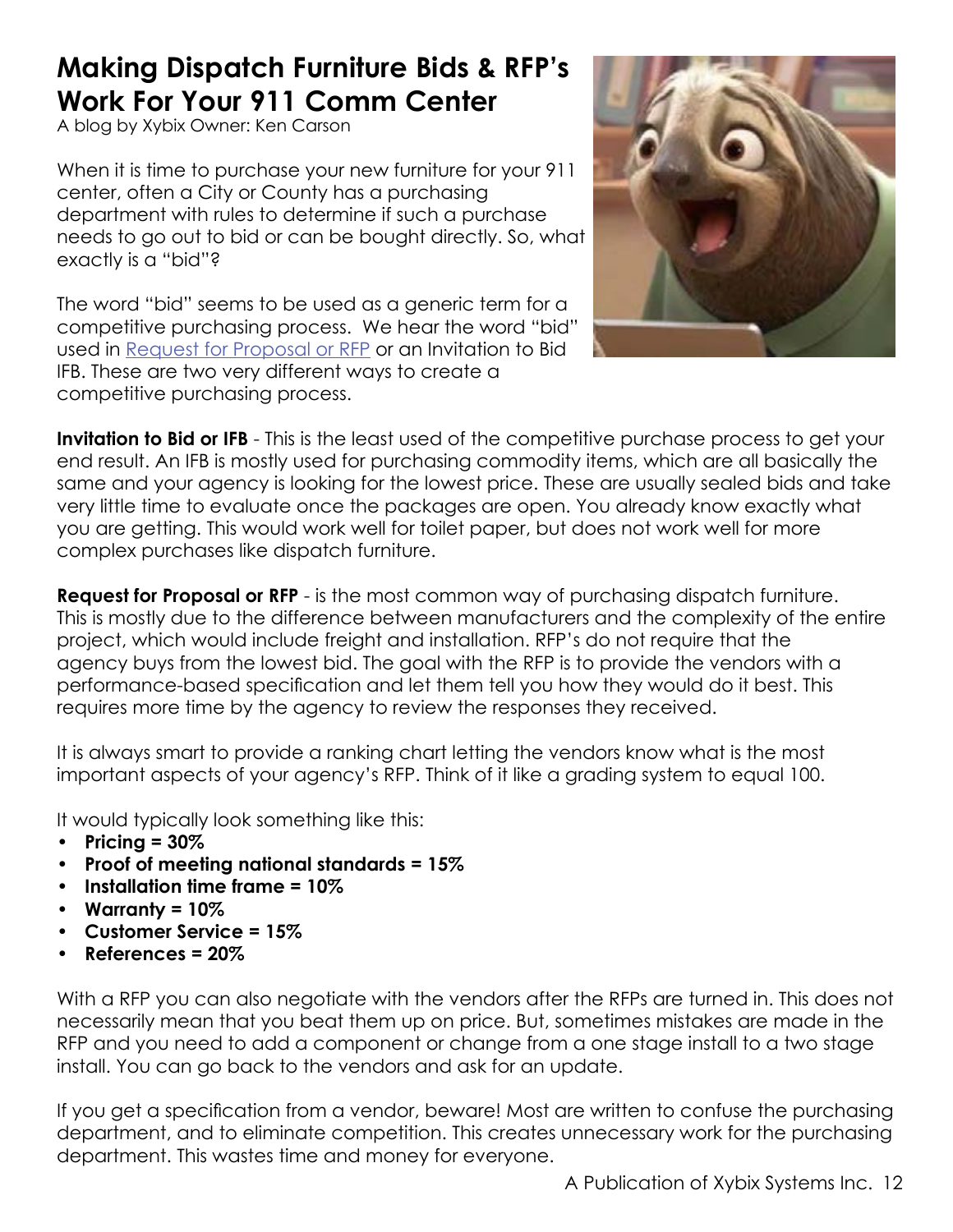## **Budgeting & Costs Associated with Console Furniture - Make Sure You Don't Get Fed to The Sharks**

A blog by Xybix Owner: Ken Carson

If you are in the beginning of shopping for new dispatch console furniture in your 911 center, a great first question is, "H[ow much do they cost?](https://blog.xybix.com/dispatch-furniture-cost-options-and-features)" After all, you will need to plan a budget about a year in advance



and get the most accurate pricing. If you don't budget enough, you may not be able to get all of the features and options you want. If you ask for too much, you may not get the project approved.

#### **How Are Prices Factored?**

Each console manufacturing company has their own philosophy on how much they charge for their product. This is based on the cost of their materials, labor wages, location, and desire to make a profit. As a good rule of thumb, all the console manufacturers have about the same cost of materials put into each station. Labor will also be similar for the US-based companies and more expensive for the Canadian-based companies. The freight of shipping can add up if you're far away from the manufacturer. For example, shipping from Seattle to New York is not cheap.

#### **The Shark Tank**

These different philosophies can be seen on ABC's the Shark Tank. The bald guy, Kevin O'Leary, only cares about the profit and nothing else. He wants to drive up margins and maximize his return. He never falls for the heart-warming story of how some young couple built their business in their garage. On the other hand, you see Lori Greiner who is more intrigued by the people and what they can do. Don't get me wrong, she understands the value each proposal has, but she is more willing to work with and train her new investments to ensure that they are successful. This success will ultimately create a profit for Lori, but its clear that she takes satisfaction in helping small business owners.

Our philosophy at Xybix is much closer to the Lori Greiner approach. *We are a family business and that means we give you honest and transparent pricing on all of our projects.* We work hard to provide you with the best consoles at the best price. We don't expect to be the lowest price, but we do want to provide you with [the best dispatch console furniture](https://blog.xybix.com/return-on-investment-help-both-you-and-your-dispatchers-get-the-most-out-of-your-consoles)  [ROI](https://blog.xybix.com/return-on-investment-help-both-you-and-your-dispatchers-get-the-most-out-of-your-consoles).

#### **Pricing & Your Budget**

Where should the pricing come in for your future budget?

- **• The high end.** I saw a quote online for John Day County, Oregon for \$58,000.00 for two consoles. This is \$29,000.00 per station. In regards to the dispatch/public safety industry, this quote should be considered WAY out of the ballpark! In fact, this isn't even the same game. This would make Kevin O'Leary blush.
- **The real world.** Most of the companies in the industry should give you a price range between \$13,000 to \$18,000 per console with delivery and installation. For an accurate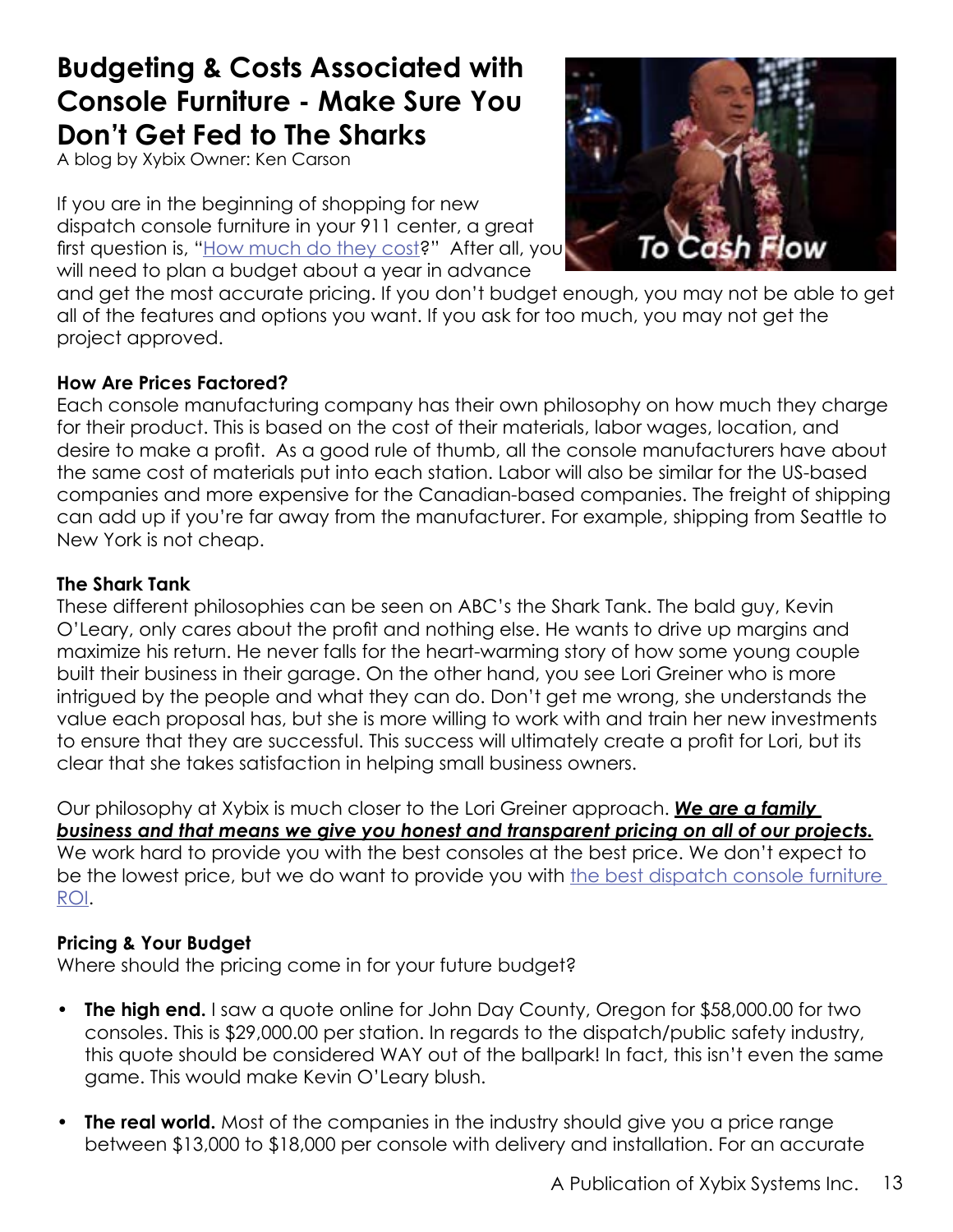quote, make sure you get all the accessories and services included. A quote with just the price of the consoles could leave you short money when the time comes to purchase. Some companies can leave out items like climate control, or swap out a monitor rack for less expensive monitor arms, so make sure you get a detailed quote with line items.

**The low end.** This is where the consoles get downgraded into a "lite" version of the "real thing" in the category above often times, an older out of date model is sold in this category. This reminds me of being able to buy the original style of VW beetle until 2003 in Mexico. These stations may work for you and your needs, but could also come with the price of not being serviceable with warranty. At this level, consoles range from \$8,000 - \$12,000 per station. Make sure you find out what the "lite" version is, so you are 100% clear on what you will be getting.

This should [help you get started with the planning](https://blog.xybix.com/dispatch-furniture-proposals-how-soon-is-too-soon) and [costs associated with dispatch](https://blog.xybix.com/how-to-justify-the-high-price-of-dispatch-furniture)  [consoles](https://blog.xybix.com/how-to-justify-the-high-price-of-dispatch-furniture). Don't end up paying too much or don't pay too little and miss out on durability and important console features.

"

# You will need to plan a budget about a year in advance and get the most accurate pricing.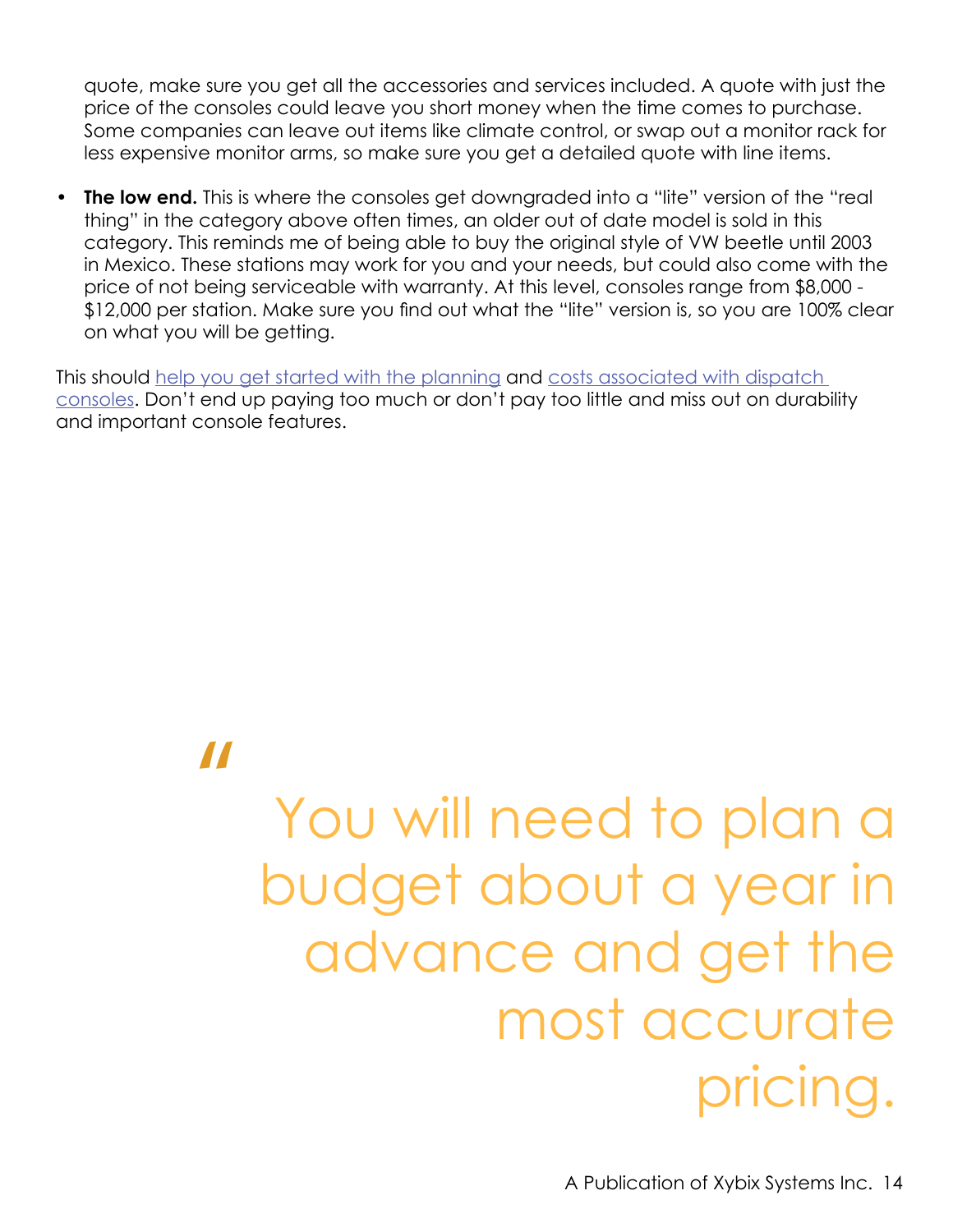## **Prepare For Your Next Dispatch Furniture Update: Make It a Success**

A blog by Xybix Southern Regional Sales Manager: Maria Teruel

Purchasing dispatch furniture is not an easy task, which is probably why it only happens every 10-15 years. There are a lot of steps and parties involved, from radio vendors to flooring teams. It's not exactly like trip to IKEA!

When you're about to request your [purchase order](https://blog.xybix.com/your-timeline-info-graphic-to-purchasing-dispatch-furniture), it's tempting to let your foot off the gas pedal



because it feels like you've done all of the hard stuff. Many Comm Center Managers will agree, you're only just getting your engines started.

Imagine buying a new car without going over all the paperwork and reviewing your checklist beforehand. Surprise! You ended up with the yellow car when you wanted the white one! Why would buying dispatch furniture be any different? This is exactly why you should talk to your sales representative about what to expect when it comes time to actually receiving the furniture.

Here are a few tips to prepare you for your next dispatch furniture update and make it a success:

#### **1) Is your equipment size and quantity correct?**

Sometimes you need to get a quote fast from your furniture vendor, and unfortunately small details can get missed that can have a big impact on the completion of the project. Go through the drawing again and ask yourself, "Are the monitor quantity and sizes correct?" "Do we have enough or too much space for CPUs?" and "Are the monitor extension cables types right?".

The size of your workstation is dictated by the [size of the equipment](https://blog.xybix.com/is-your-911-comm-center-ready-for-the-future) and how much equipment it will house. You wouldn't want to install your furniture and say, "Oh no! My monitors are too big and hang over the edge of the table!" (Not good!)

#### **2) Are all the vendors on the same page and timeline?**

Furniture is usually just one piece of the Comm Room update puzzle. Often times you'll also be doing a radio upgrade, or CAD update, or adding new flooring or all of the above! Make sure to get lead times from everyone involved in the project as well as coordinate who comes in and in what order.

#### **3) Do you have a hole location plan?**

If you're on a raised floor and plan to reconfigure your room (or change out the flooring), you're going to need to make a hole location plan. Your IT and electrical team will need to make sure they have enough slack to run the necessary cables and get the power to all of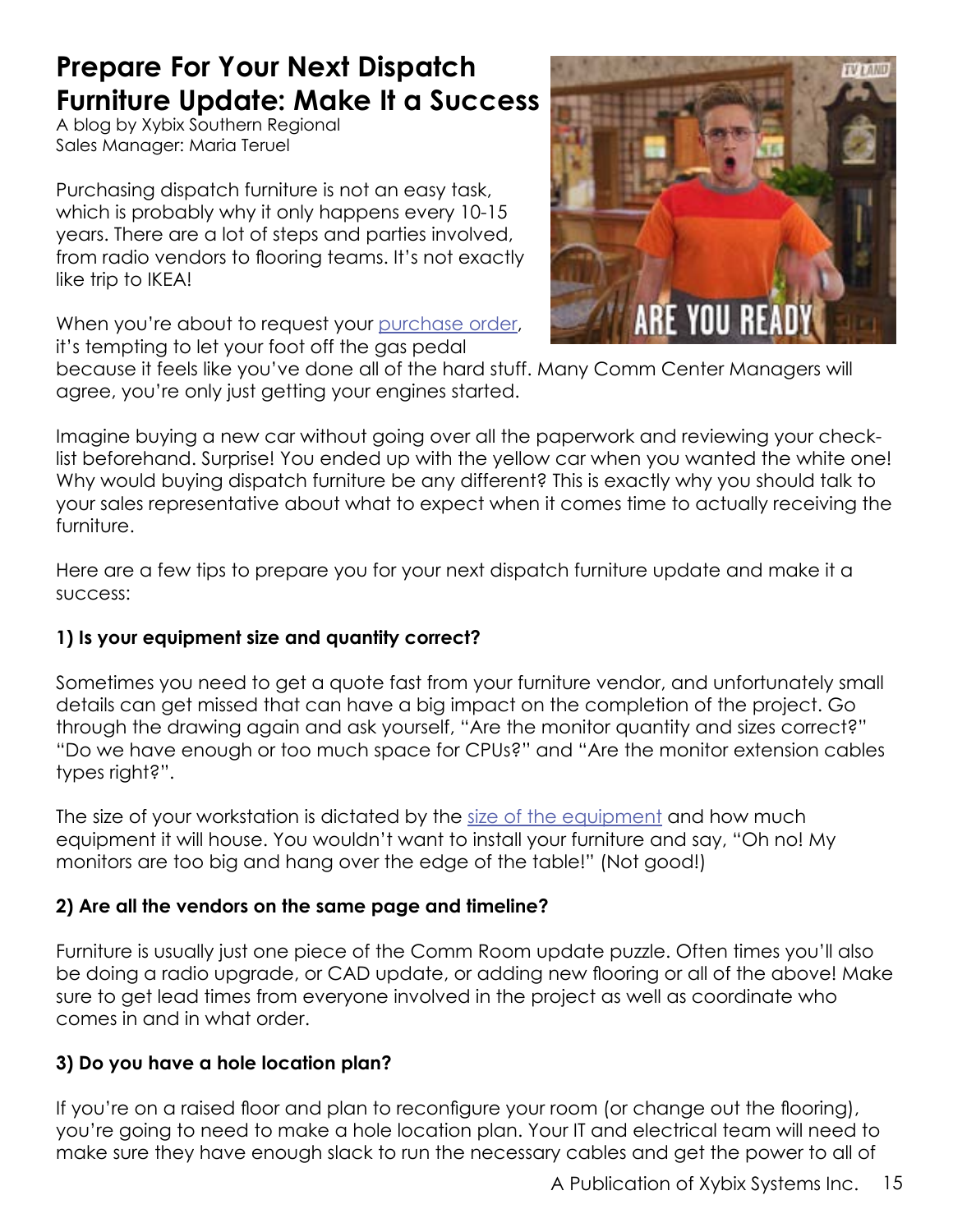your positions. If they don't line up exactly with your CPU cabinets...well, that's a nightmare we'd rather not think about.

#### **4) Have you decided on a cut-over plan?**

In a perfect world, no one would call 9-1-1 for the few days you'll need to update your Comm Center room. Unfortunately, this is the real world and you have to plan out how to keep 911 dispatch running while you do this makeover. Do you have an alternate site where you can move dispatch and keep the room empty? If not, have you talked about a phase plan to keep some desks running while you breakdown others? Don't forget nitty-gritty details either. Where will you stage the furniture? Do you have dumpsters on site for disposal? We weren't kidding about how much planning is involved.

#### **5) Have you verified dimensions?**

Even though your architect could be DaVinci himself, the reality is, plans can change! Last minute stuff does happen. It never hurts to verify dimensions of a new space once studs and drywall are up. If you're working with a tight space to begin with, one mismeasured foot could make or break your configuration. Before placing an order, most vendors will require sign-offs on drawings that ask you to verify room dimensions. If incorrectly measured, install problems can arise and this can incur additional costs. You know the old adage, "Measure twice and cut once"? Let's do it!

To summarize, it's not a bad idea to [sit down and work out all of these questions](https://blog.xybix.com/complete-your-comm-center-design-with-a-live-iteractive-meeting). You don't want to be ill-prepared come the day of installation. Once your furniture is installed you'll have it for quite a while. It's worth the extra effort to do it [right the first time](https://blog.xybix.com/dispatch-furniture-project-checklist-project-success-done)!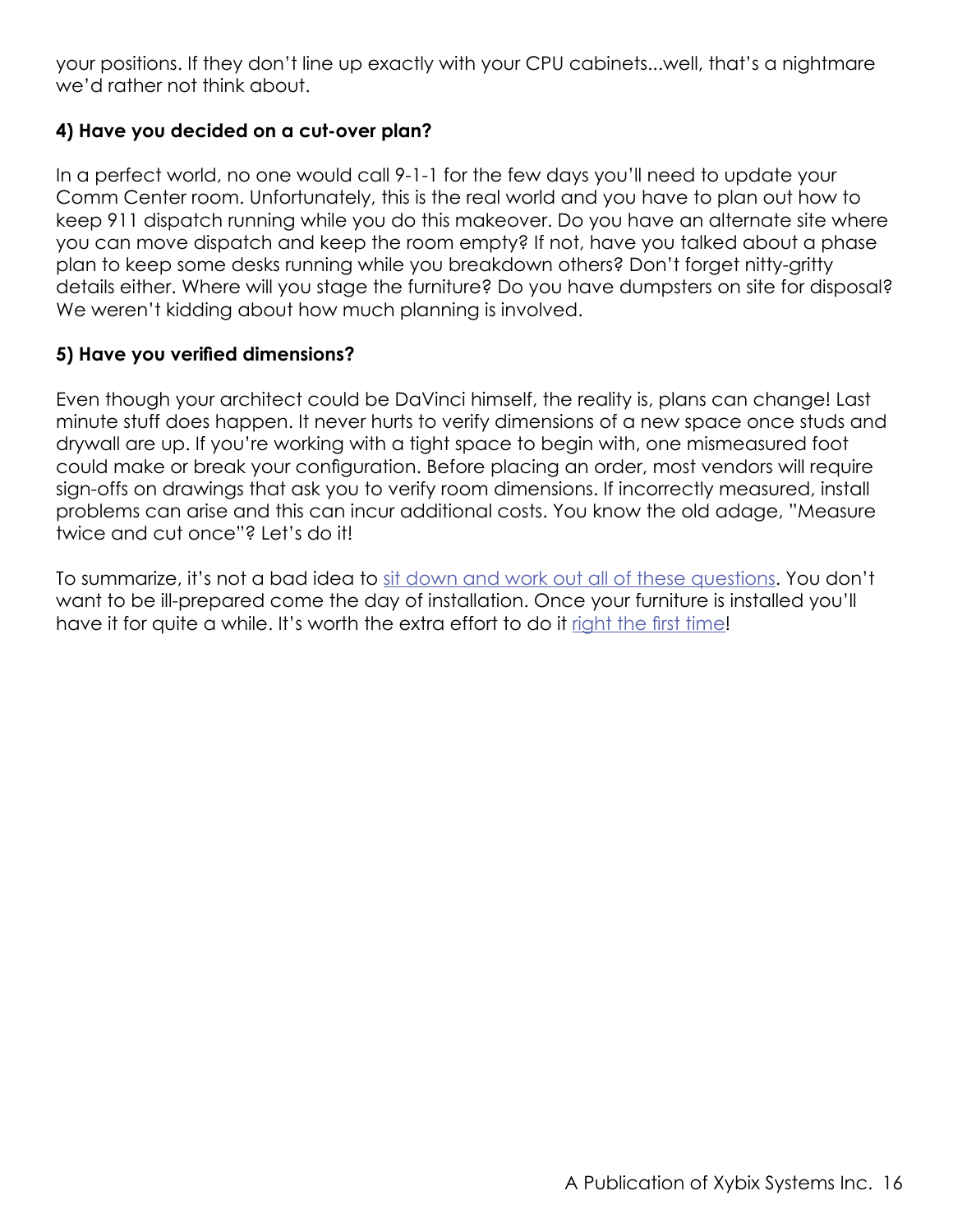# **The Best Dispatch Console Furniture Resources of 2018 and Beyond**

A blog by Xybix Marketing Director: Kathleen Utley

Preparing to buy dispatch console furniture can be an extremely daunting project. These resources can help you with current industry trends and what you need to know before you buy.

- [Dispatch Console Trends for 2018](https://blog.xybix.com/dispatch-console-trends-for-2018)
- [Dispatch Console Furniture Trends at APCO 2017](https://blog.xybix.com/dispatch-console-furniture-trends-at-apco-2017)
- [Is Your 911 Comm Center Ready for the Future?](https://blog.xybix.com/is-your-911-comm-center-ready-for-the-future)
- [A Brief Look At The Dispatch Console Needs of](https://blog.xybix.com/a-brief-look-at-the-dispatch-console-needs-then-and-now)  [Then and Now](https://blog.xybix.com/a-brief-look-at-the-dispatch-console-needs-then-and-now)
- Prepare for Your Next Dispatch Furniture Update: [Make It a Success](https://blog.xybix.com/prepare-for-your-next-dispatch-furniture-update-make-it-a-success)



- One of the Spookiest Decisions for a 911 Dispatch Manager-New Comm Center Furniture!
- [Dispatch Furniture Proposals: How Soon is Too Soon?](https://blog.xybix.com/dispatch-furniture-proposals-how-soon-is-too-soon)
- [How Long Does It Take to Get New Dispatch Consoles?](https://blog.xybix.com/how-long-does-it-take-to-get-new-dispatch-consoles)

#### **How Much Does a Dispatch Console Cost?**

Seems like an obvious question to ask, so why is it so hard to find this information? We're making it easy to give you what you need to budget correctly and ultimately make a wellinformed purchasing decision. This is our way of being transparent with you.

- [How Much Does a Dispatch Console or Dispatch Workstation Cost?](https://blog.xybix.com/how-much-does-a-dispatch-console-or-dispatch-workstation-cost)
- [ROI: How You and Your Dispatchers Get the Most Out of Your Consoles](https://blog.xybix.com/return-on-investment-help-both-you-and-your-dispatchers-get-the-most-out-of-your-consoles)
- [How to Justify the High Price of Dispatch Furniture](https://blog.xybix.com/how-to-justify-the-high-price-of-dispatch-furniture)

#### **References, Resources & Referrals**

Having good references is half the battle when it comes to your next purchase decision. Calling a neighboring county or asking about a purchase experience is the same thing we do when we read "reviews" on Amazon. Wouldn't you want to do the same thing when it comes to purchasing dispatch consoles?

- [Call Me Maybe? References for 911 Comm Center](https://blog.xybix.com/call-me-maybe-references-for-911-comm-centers)
- [5 Dispatch Furniture Questions to Ask on a Comm Center Tour](https://blog.xybix.com/5-dispatch-furniture-questions-to-ask-on-a-comm-center-tour)
- [Building a New 911 Center? Here's What Dave Cohick, Tioga County 911 Had to Say](https://blog.xybix.com/building-a-new-911-center-heres-what-dave-cohick-tioga-county-911-had-to-say)
- [Find the Right Dispatch Console Furniture Vendor: Questions You Should Ask](https://blog.xybix.com/find-the-right-dispatch-console-furniture-vendor-questions-you-should-ask)

*Continued on next page...*